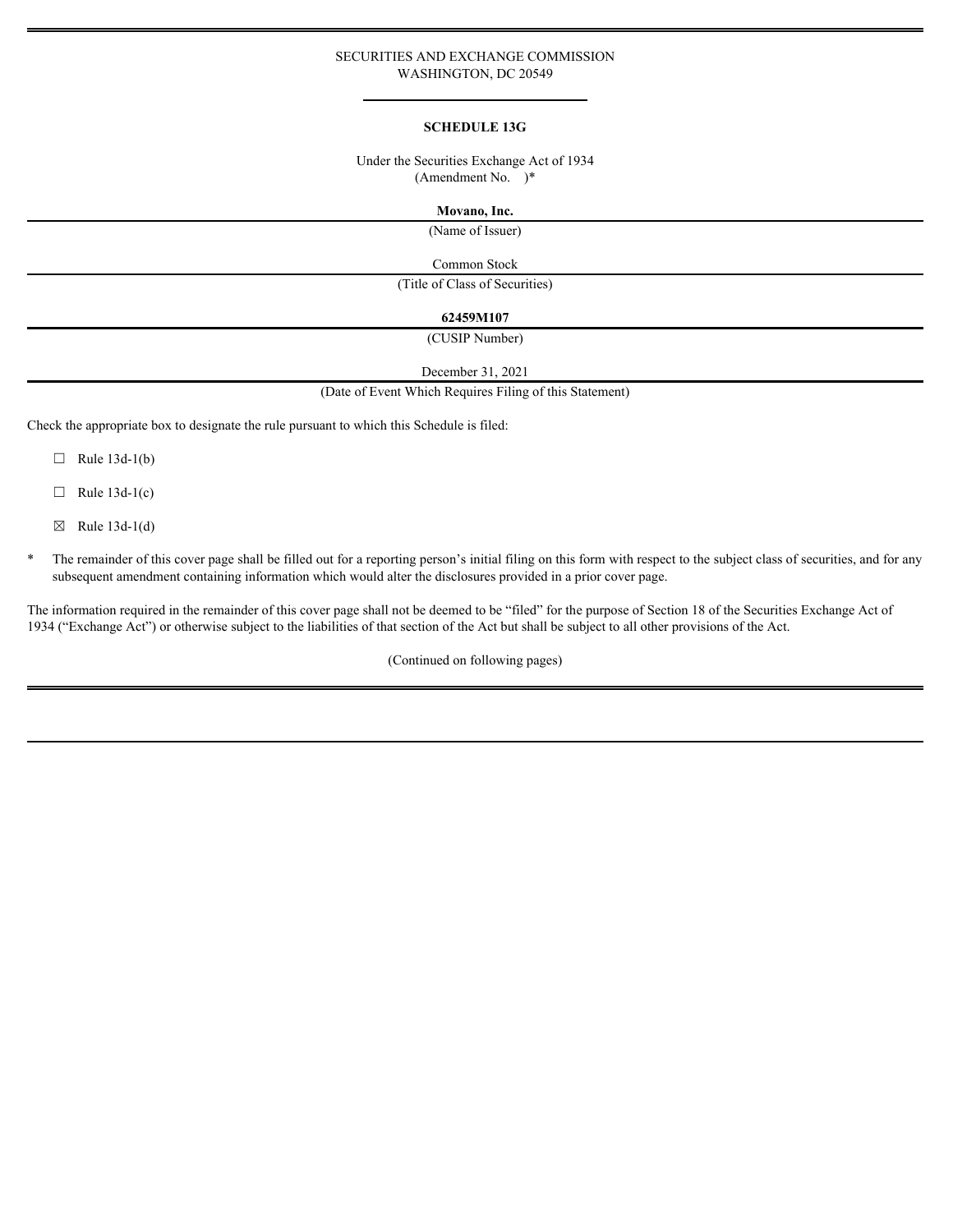# CUSIP No. 62459M107

|  |                                                         | NAME OF REPORTING PERSONS                                             |                 |                                                                                                                                                                                                                                                                                                                                                                                                                                                                                                                                                                                                             |  |  |
|--|---------------------------------------------------------|-----------------------------------------------------------------------|-----------------|-------------------------------------------------------------------------------------------------------------------------------------------------------------------------------------------------------------------------------------------------------------------------------------------------------------------------------------------------------------------------------------------------------------------------------------------------------------------------------------------------------------------------------------------------------------------------------------------------------------|--|--|
|  |                                                         | <b>Gregory Tamkin</b>                                                 |                 |                                                                                                                                                                                                                                                                                                                                                                                                                                                                                                                                                                                                             |  |  |
|  | $\overline{2}$                                          | CHECK THE APPROPRIATE BOX IF A MEMBER OF A GROUP<br>(a) $\Box$<br>(b) |                 |                                                                                                                                                                                                                                                                                                                                                                                                                                                                                                                                                                                                             |  |  |
|  | 3                                                       | <b>SEC USE ONLY</b>                                                   |                 |                                                                                                                                                                                                                                                                                                                                                                                                                                                                                                                                                                                                             |  |  |
|  | 4                                                       |                                                                       |                 | CITIZENSHIP OR PLACE OF ORGANIZATION                                                                                                                                                                                                                                                                                                                                                                                                                                                                                                                                                                        |  |  |
|  |                                                         | <b>United States</b>                                                  |                 |                                                                                                                                                                                                                                                                                                                                                                                                                                                                                                                                                                                                             |  |  |
|  |                                                         |                                                                       | 5               | <b>SOLE VOTING POWER</b>                                                                                                                                                                                                                                                                                                                                                                                                                                                                                                                                                                                    |  |  |
|  |                                                         |                                                                       |                 | 18,437                                                                                                                                                                                                                                                                                                                                                                                                                                                                                                                                                                                                      |  |  |
|  |                                                         | NUMBER OF                                                             | 6               | <b>SHARED VOTING POWER</b>                                                                                                                                                                                                                                                                                                                                                                                                                                                                                                                                                                                  |  |  |
|  |                                                         | <b>SHARES</b><br><b>BENEFICIALLY</b>                                  |                 | $3,754,084$ <sup>(1)</sup>                                                                                                                                                                                                                                                                                                                                                                                                                                                                                                                                                                                  |  |  |
|  | OWNED BY                                                |                                                                       | $7\phantom{.0}$ | <b>SOLE DISPOSITIVE POWER</b>                                                                                                                                                                                                                                                                                                                                                                                                                                                                                                                                                                               |  |  |
|  |                                                         | EACH<br><b>REPORTING</b>                                              |                 |                                                                                                                                                                                                                                                                                                                                                                                                                                                                                                                                                                                                             |  |  |
|  |                                                         | PERSON WITH                                                           | 8               | 18,437<br><b>SHARED DISPOSITIVE POWER</b>                                                                                                                                                                                                                                                                                                                                                                                                                                                                                                                                                                   |  |  |
|  |                                                         |                                                                       |                 |                                                                                                                                                                                                                                                                                                                                                                                                                                                                                                                                                                                                             |  |  |
|  |                                                         |                                                                       |                 | $3,754,084$ <sup>(1)</sup>                                                                                                                                                                                                                                                                                                                                                                                                                                                                                                                                                                                  |  |  |
|  | 9                                                       |                                                                       |                 | AGGREGATE AMOUNT BENEFICIALLY OWNED BY EACH REPORTING PERSON                                                                                                                                                                                                                                                                                                                                                                                                                                                                                                                                                |  |  |
|  |                                                         | 3,772,521                                                             |                 |                                                                                                                                                                                                                                                                                                                                                                                                                                                                                                                                                                                                             |  |  |
|  | 10                                                      |                                                                       |                 | CHECK BOX IF THE AGGREGATE AMOUNT IN ROW (9) EXCLUDES CERTAIN SHARES                                                                                                                                                                                                                                                                                                                                                                                                                                                                                                                                        |  |  |
|  |                                                         |                                                                       |                 |                                                                                                                                                                                                                                                                                                                                                                                                                                                                                                                                                                                                             |  |  |
|  | PERCENT OF CLASS REPRESENTED BY AMOUNT IN ROW (9)<br>11 |                                                                       |                 |                                                                                                                                                                                                                                                                                                                                                                                                                                                                                                                                                                                                             |  |  |
|  |                                                         | $11.5\%^{(2)}$                                                        |                 |                                                                                                                                                                                                                                                                                                                                                                                                                                                                                                                                                                                                             |  |  |
|  | 12                                                      | TYPE OF REPORTING PERSON                                              |                 |                                                                                                                                                                                                                                                                                                                                                                                                                                                                                                                                                                                                             |  |  |
|  |                                                         | IN                                                                    |                 |                                                                                                                                                                                                                                                                                                                                                                                                                                                                                                                                                                                                             |  |  |
|  |                                                         |                                                                       |                 | (1) Consists of 3,754,084 shares of Common Stock held by Leabman Holdings LLC ("Leabman Holdings"). DvineWave Irrevocable Trust dated December 12,<br>2012 ("DvineWave") is the sole member and manager of Leabman Holdings. The Reporting Person is co-trustee of DvineWave and shares voting and<br>dispositive power with respect to all securities held by Leabman Holdings.<br>(2) Based on 32,772,060 shares of Common Stock outstanding as of November 11, 2021 as reported in the Issuer's Quarterly Report on Form 10-Q filed with the<br>Securities and Exchange Commission on November 12, 2021. |  |  |
|  |                                                         |                                                                       |                 | [Signature page to Schedule 13G]                                                                                                                                                                                                                                                                                                                                                                                                                                                                                                                                                                            |  |  |
|  |                                                         |                                                                       |                 |                                                                                                                                                                                                                                                                                                                                                                                                                                                                                                                                                                                                             |  |  |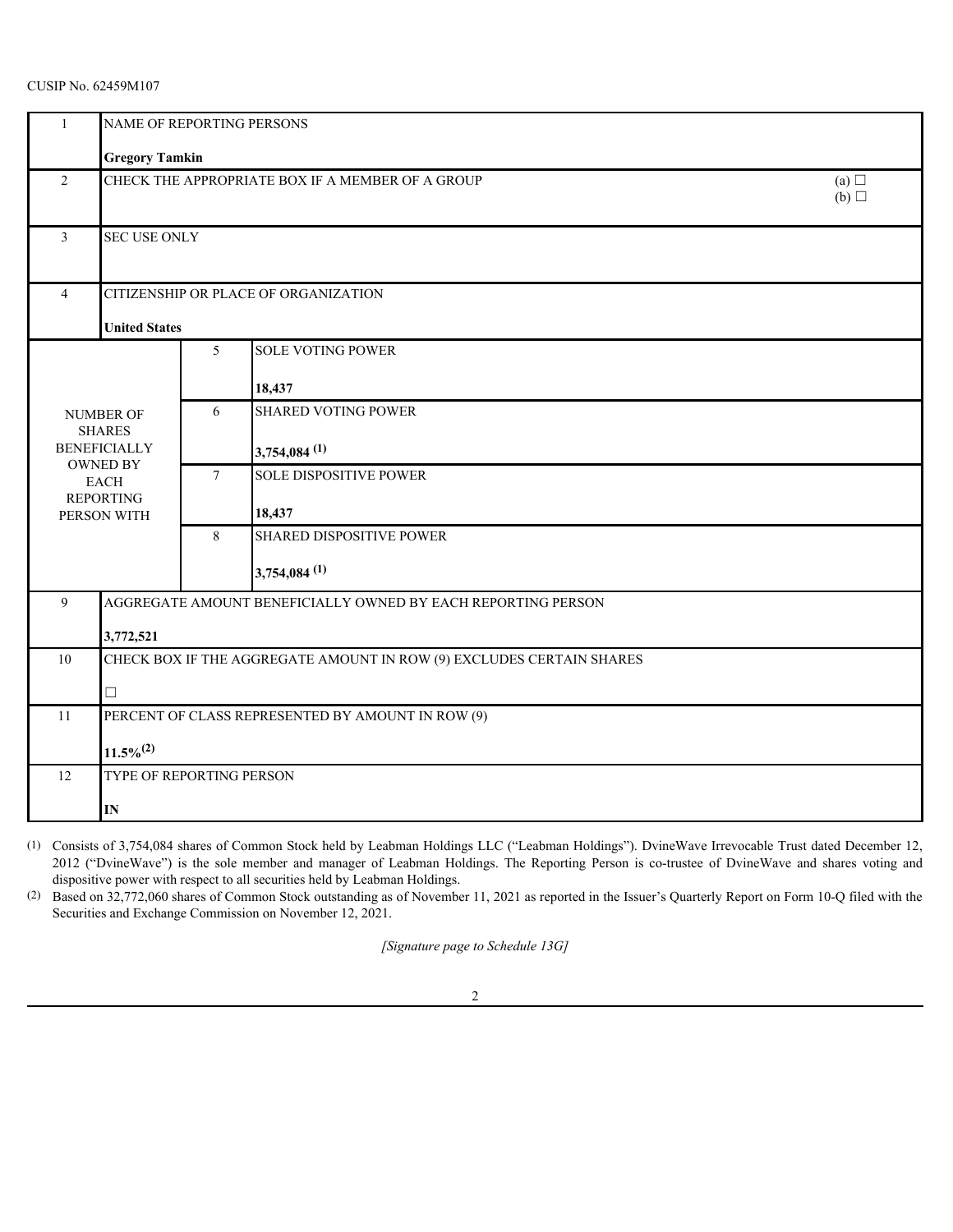# CUSIP No. 62459M107

|                                                                   | NAME OF REPORTING PERSONS            |                 |                                                                                                                                                                                                                                                                                                                                                                                                                                                                                                                         |  |
|-------------------------------------------------------------------|--------------------------------------|-----------------|-------------------------------------------------------------------------------------------------------------------------------------------------------------------------------------------------------------------------------------------------------------------------------------------------------------------------------------------------------------------------------------------------------------------------------------------------------------------------------------------------------------------------|--|
|                                                                   |                                      |                 | Dorsey & Whitney Trust Company LLC                                                                                                                                                                                                                                                                                                                                                                                                                                                                                      |  |
| $\overline{2}$                                                    |                                      |                 | CHECK THE APPROPRIATE BOX IF A MEMBER OF A GROUP<br>(a) $\Box$<br>(b)                                                                                                                                                                                                                                                                                                                                                                                                                                                   |  |
| 3                                                                 | <b>SEC USE ONLY</b>                  |                 |                                                                                                                                                                                                                                                                                                                                                                                                                                                                                                                         |  |
| CITIZENSHIP OR PLACE OF ORGANIZATION<br>4<br><b>United States</b> |                                      |                 |                                                                                                                                                                                                                                                                                                                                                                                                                                                                                                                         |  |
|                                                                   |                                      | 5 <sup>5</sup>  | <b>SOLE VOTING POWER</b>                                                                                                                                                                                                                                                                                                                                                                                                                                                                                                |  |
|                                                                   |                                      |                 |                                                                                                                                                                                                                                                                                                                                                                                                                                                                                                                         |  |
|                                                                   | NUMBER OF                            | 6               | <b>SHARED VOTING POWER</b>                                                                                                                                                                                                                                                                                                                                                                                                                                                                                              |  |
|                                                                   | <b>SHARES</b><br><b>BENEFICIALLY</b> |                 | $3,754,084$ <sup>(1)</sup>                                                                                                                                                                                                                                                                                                                                                                                                                                                                                              |  |
|                                                                   | OWNED BY<br>EACH                     | $7\phantom{.0}$ | <b>SOLE DISPOSITIVE POWER</b>                                                                                                                                                                                                                                                                                                                                                                                                                                                                                           |  |
|                                                                   | <b>REPORTING</b><br>PERSON WITH      |                 |                                                                                                                                                                                                                                                                                                                                                                                                                                                                                                                         |  |
|                                                                   |                                      | 8               | <b>SHARED DISPOSITIVE POWER</b>                                                                                                                                                                                                                                                                                                                                                                                                                                                                                         |  |
|                                                                   |                                      |                 | $3,754,084$ <sup>(1)</sup>                                                                                                                                                                                                                                                                                                                                                                                                                                                                                              |  |
| 9                                                                 |                                      |                 | AGGREGATE AMOUNT BENEFICIALLY OWNED BY EACH REPORTING PERSON                                                                                                                                                                                                                                                                                                                                                                                                                                                            |  |
|                                                                   | $3,754,084$ <sup>(1)</sup>           |                 |                                                                                                                                                                                                                                                                                                                                                                                                                                                                                                                         |  |
| 10                                                                |                                      |                 | CHECK BOX IF THE AGGREGATE AMOUNT IN ROW (9) EXCLUDES CERTAIN SHARES                                                                                                                                                                                                                                                                                                                                                                                                                                                    |  |
|                                                                   |                                      |                 |                                                                                                                                                                                                                                                                                                                                                                                                                                                                                                                         |  |
| 11                                                                |                                      |                 | PERCENT OF CLASS REPRESENTED BY AMOUNT IN ROW (9)                                                                                                                                                                                                                                                                                                                                                                                                                                                                       |  |
|                                                                   | $11.5\%^{(2)}$                       |                 |                                                                                                                                                                                                                                                                                                                                                                                                                                                                                                                         |  |
| 12                                                                | TYPE OF REPORTING PERSON             |                 |                                                                                                                                                                                                                                                                                                                                                                                                                                                                                                                         |  |
|                                                                   | 00                                   |                 |                                                                                                                                                                                                                                                                                                                                                                                                                                                                                                                         |  |
|                                                                   |                                      |                 | (1) Consists of 3,754,084 shares of Common Stock held by Leabman Holdings. DvineWave is the sole member and manager of Leabman Holdings. The<br>Reporting Person is co-trustee of DvineWave and shares voting and dispositive power with respect to all securities held by Leabman Holdings.<br>(2) Based on 32,772,060 shares of Common Stock outstanding as of November 11, 2021 as reported in the Issuer's Quarterly Report on Form 10-Q filed with the<br>Securities and Exchange Commission on November 12, 2021. |  |
|                                                                   |                                      |                 | [Signature page to Schedule 13G]                                                                                                                                                                                                                                                                                                                                                                                                                                                                                        |  |

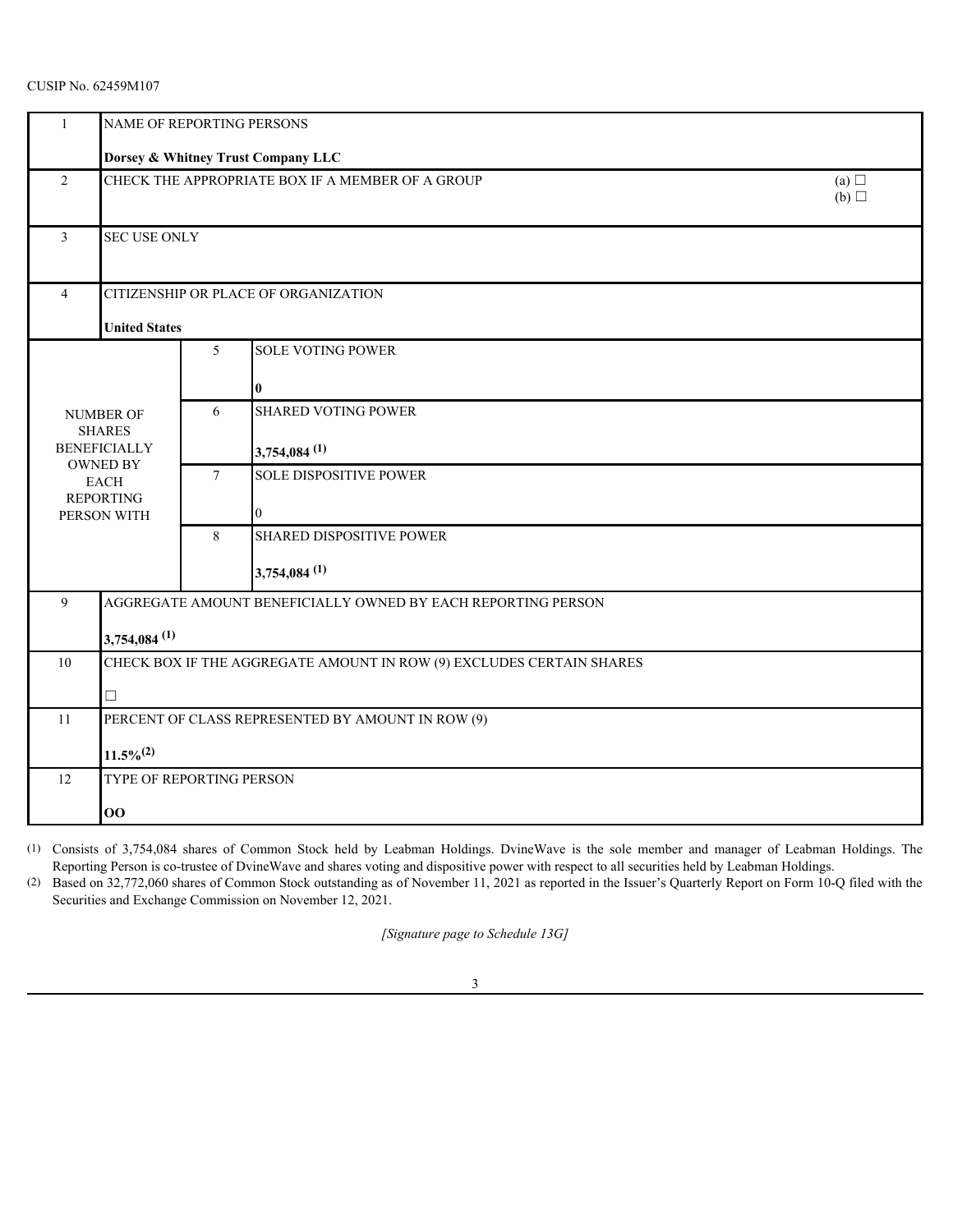# CUSIP No. 62459M107

|                | NAME OF REPORTING PERSONS                                    |                   |                                                                      |  |  |  |
|----------------|--------------------------------------------------------------|-------------------|----------------------------------------------------------------------|--|--|--|
|                | DvineWave Irrevocable Trust dated December 12, 2012          |                   |                                                                      |  |  |  |
| $\overline{2}$ | CHECK THE APPROPRIATE BOX IF A MEMBER OF A GROUP             | (a) $\Box$<br>(b) |                                                                      |  |  |  |
| 3              | SEC USE ONLY                                                 |                   |                                                                      |  |  |  |
| $\overline{4}$ | CITIZENSHIP OR PLACE OF ORGANIZATION                         |                   |                                                                      |  |  |  |
|                | <b>United States</b>                                         |                   |                                                                      |  |  |  |
|                |                                                              | $\mathfrak{S}$    | <b>SOLE VOTING POWER</b>                                             |  |  |  |
|                |                                                              |                   | $3,754,084$ <sup>(1)</sup>                                           |  |  |  |
|                | NUMBER OF<br><b>SHARES</b>                                   | 6                 | <b>SHARED VOTING POWER</b>                                           |  |  |  |
|                | <b>BENEFICIALLY</b>                                          |                   |                                                                      |  |  |  |
|                | OWNED BY<br>EACH                                             | $7\phantom{.0}$   | <b>SOLE DISPOSITIVE POWER</b>                                        |  |  |  |
|                | <b>REPORTING</b><br>PERSON WITH                              |                   | $3,754,084$ <sup>(1)</sup>                                           |  |  |  |
|                |                                                              | 8                 | <b>SHARED DISPOSITIVE POWER</b>                                      |  |  |  |
|                |                                                              |                   |                                                                      |  |  |  |
| 9              | AGGREGATE AMOUNT BENEFICIALLY OWNED BY EACH REPORTING PERSON |                   |                                                                      |  |  |  |
|                | $3,754,084$ <sup>(1)</sup>                                   |                   |                                                                      |  |  |  |
| 10             |                                                              |                   | CHECK BOX IF THE AGGREGATE AMOUNT IN ROW (9) EXCLUDES CERTAIN SHARES |  |  |  |
|                | $\Box$                                                       |                   |                                                                      |  |  |  |
| 11             |                                                              |                   | PERCENT OF CLASS REPRESENTED BY AMOUNT IN ROW (9)                    |  |  |  |
|                | $11.5\%^{(2)}$                                               |                   |                                                                      |  |  |  |
| 12             | TYPE OF REPORTING PERSON                                     |                   |                                                                      |  |  |  |
| 00             |                                                              |                   |                                                                      |  |  |  |

(1) Consists of 3,754,084 shares of Common Stock held by Leabman Holdings. The Reporting Person is the sole member and manager of Leabman Holdings.

(2) Based on 32,772,060 shares of Common Stock outstanding as of November 11, 2021 as reported in the Issuer's Quarterly Report on Form 10-Q filed with the Securities and Exchange Commission on November 12, 2021.

*[Signature page to Schedule 13G]*

4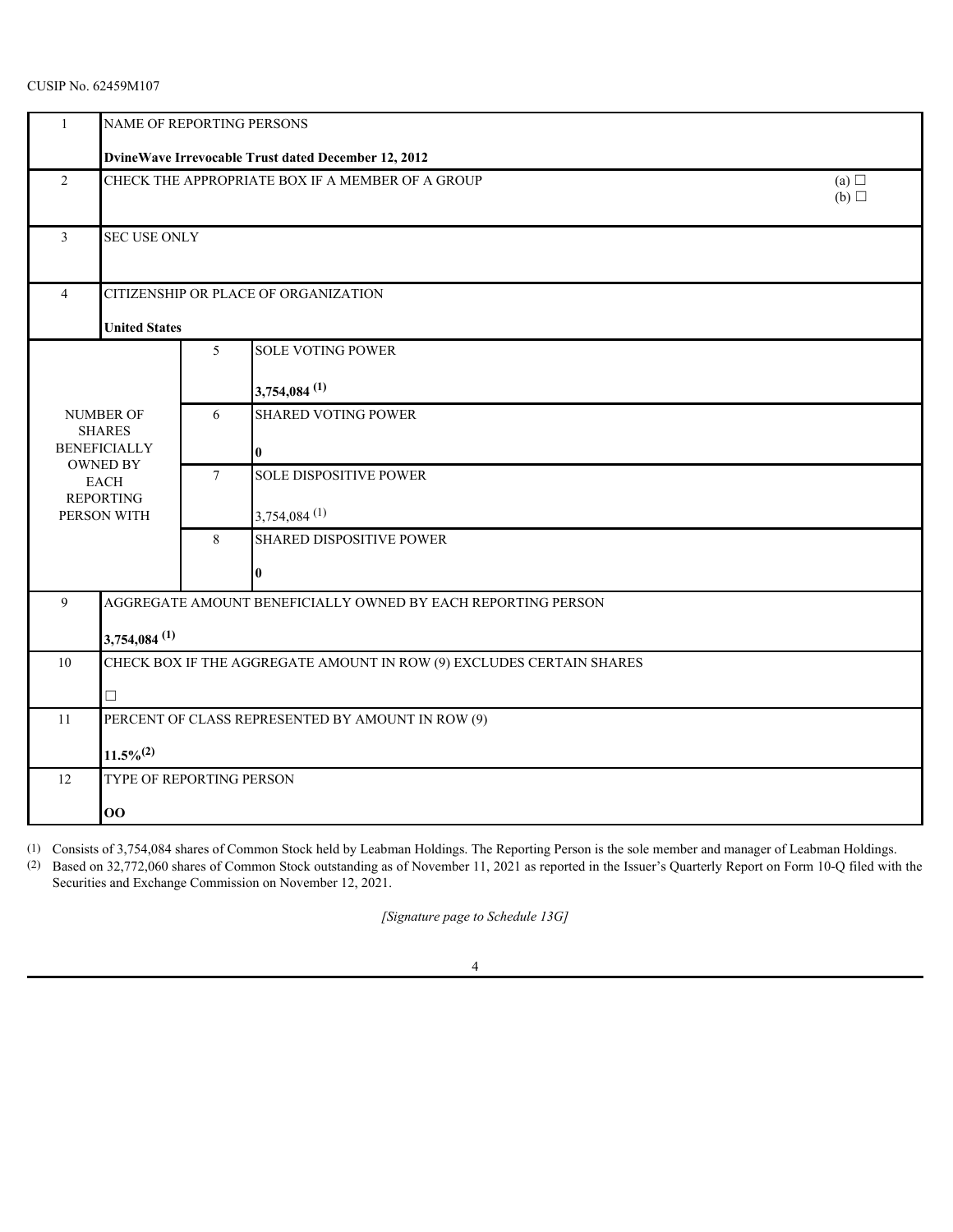| Item $1(a)$ . | <b>Name of Issuer:</b>                                                                                                                                                                                                              |  |  |  |  |
|---------------|-------------------------------------------------------------------------------------------------------------------------------------------------------------------------------------------------------------------------------------|--|--|--|--|
|               | Movano, Inc.                                                                                                                                                                                                                        |  |  |  |  |
| Item $1(b)$ . | <b>Address of Issuer's Principal Executive Offices:</b>                                                                                                                                                                             |  |  |  |  |
|               | 6800 Koll Center Parkway<br>Pleasanton, CA 94566                                                                                                                                                                                    |  |  |  |  |
| Item $2(a)$ . | <b>Name of Person Filing:</b>                                                                                                                                                                                                       |  |  |  |  |
|               | Gregory Tamkin                                                                                                                                                                                                                      |  |  |  |  |
|               | Dorsey & Whitney Trust Company LLC                                                                                                                                                                                                  |  |  |  |  |
|               | DvineWave Irrevocable Trust dated December 12, 2012 ("DvineWave")                                                                                                                                                                   |  |  |  |  |
| Item $2(b)$ . | Address of Principal Business Office or, if None, Residence:                                                                                                                                                                        |  |  |  |  |
|               | Gregory Tamkin - 8010 E. Cedar Avenue, Denver, CO, 80230<br>Dorsey & Whitney Trust Company LLC - 401 East Eighth Street, Suite 319, Sioux Falls, SD, 57103<br>DvineWave - 401 East Eighth Street, Suite 319, Sioux Falls, SD, 57103 |  |  |  |  |
| Item $2(c)$ . | Citizenship:                                                                                                                                                                                                                        |  |  |  |  |
|               | Gregory Tamkin - United States<br>Dorsey & Whitney Trust Company LLC - South Dakota<br>DvineWave - California                                                                                                                       |  |  |  |  |
| Item $2(d)$ . | <b>Title of Class of Securities:</b>                                                                                                                                                                                                |  |  |  |  |
|               | Common Stock                                                                                                                                                                                                                        |  |  |  |  |
| Item $2(e)$ . | <b>CUSIP Number:</b>                                                                                                                                                                                                                |  |  |  |  |
|               | 62459M107                                                                                                                                                                                                                           |  |  |  |  |
| Item 3.       | Not applicable.                                                                                                                                                                                                                     |  |  |  |  |
| Item 4.       | Ownership.                                                                                                                                                                                                                          |  |  |  |  |
|               | Amount beneficially owned: See responses to Item 9 on the attached cover pages.<br>(a)                                                                                                                                              |  |  |  |  |
|               | (b)<br>Percent of class: See responses to Item 11 on the attached cover pages.                                                                                                                                                      |  |  |  |  |
|               | [Signature page to Schedule 13G]                                                                                                                                                                                                    |  |  |  |  |

5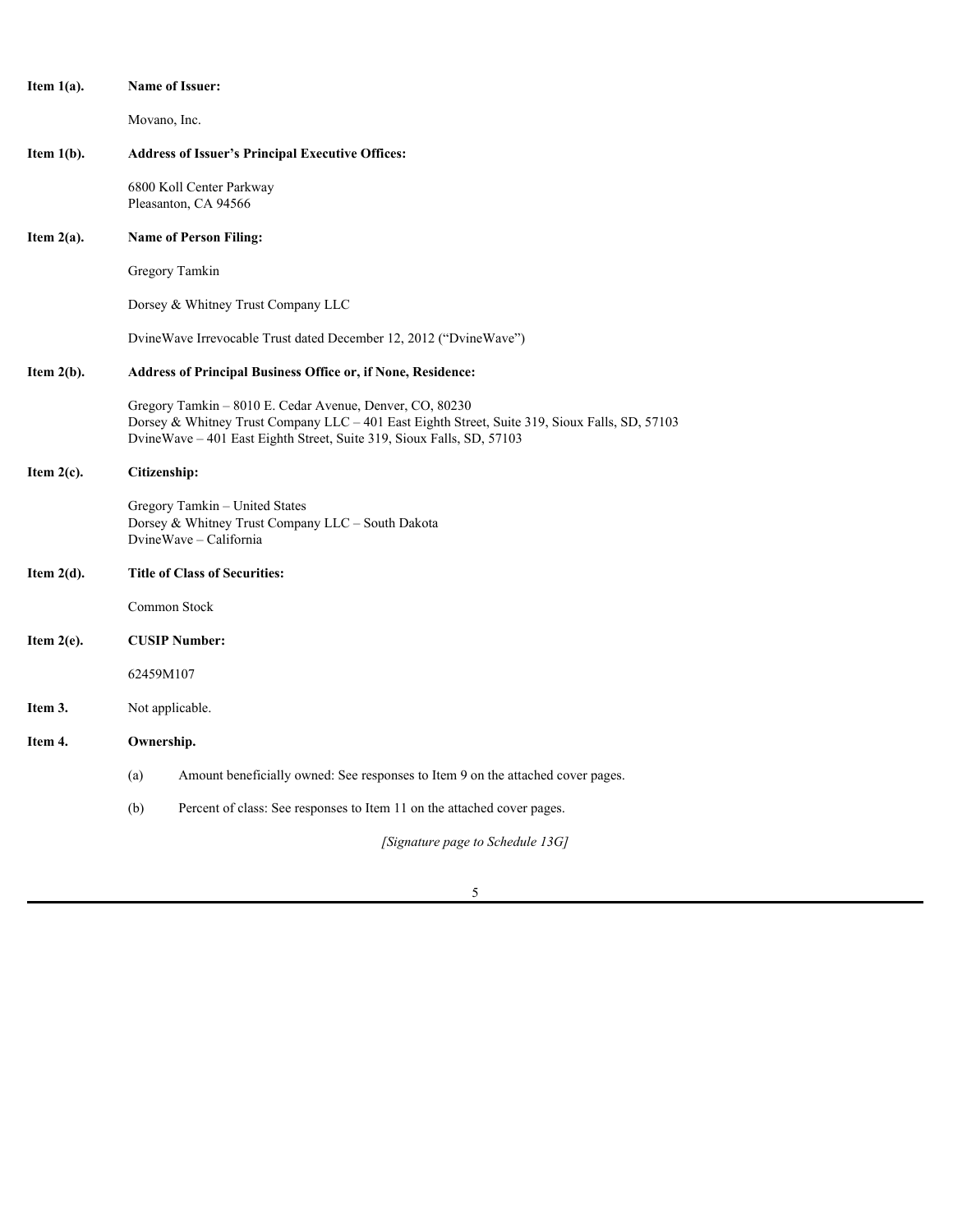|          | (c)                                                                                                                                                          | Number of shares as to which the person has: |                                                                                                                                                                                                                                |  |  |
|----------|--------------------------------------------------------------------------------------------------------------------------------------------------------------|----------------------------------------------|--------------------------------------------------------------------------------------------------------------------------------------------------------------------------------------------------------------------------------|--|--|
|          |                                                                                                                                                              | (i)                                          | Sole power to direct the vote: See responses to Item 5 on the attached cover pages.                                                                                                                                            |  |  |
|          |                                                                                                                                                              | (ii)                                         | Shared power to direct the vote: See responses to Item 6 on the attached cover pages.                                                                                                                                          |  |  |
|          |                                                                                                                                                              | (iii)                                        | Sole power to dispose or to direct the disposition of: See responses to Item 7 on the attached cover pages.                                                                                                                    |  |  |
|          |                                                                                                                                                              | (iv)                                         | Shared power to dispose or to direct the disposition of: See responses to Item 8 on the attached cover pages.                                                                                                                  |  |  |
| Item 5.  | Ownership of Five Percent or Less of a Class.                                                                                                                |                                              |                                                                                                                                                                                                                                |  |  |
|          |                                                                                                                                                              |                                              | If this statement is being filed to report the fact that as of the date hereof the reporting person has ceased to be the beneficial owner of more than<br>five percent of the class of securities, check the following: $\Box$ |  |  |
| Item 6.  | Ownership of More than Five Percent on Behalf of Another Person.                                                                                             |                                              |                                                                                                                                                                                                                                |  |  |
|          | Not applicable.                                                                                                                                              |                                              |                                                                                                                                                                                                                                |  |  |
| Item 7.  | Identification and Classification of the Subsidiary Which Acquired the Security Being Reported on by the Parent Holding Company or<br><b>Control Person.</b> |                                              |                                                                                                                                                                                                                                |  |  |
|          | Not applicable.                                                                                                                                              |                                              |                                                                                                                                                                                                                                |  |  |
| Item 8.  | Identification and Classification of Members of the Group.                                                                                                   |                                              |                                                                                                                                                                                                                                |  |  |
|          | Not applicable.                                                                                                                                              |                                              |                                                                                                                                                                                                                                |  |  |
| Item 9.  | Notice of Dissolution of Group.                                                                                                                              |                                              |                                                                                                                                                                                                                                |  |  |
|          | Not applicable.                                                                                                                                              |                                              |                                                                                                                                                                                                                                |  |  |
| Item 10. | Certifications.                                                                                                                                              |                                              |                                                                                                                                                                                                                                |  |  |
|          | Not applicable.                                                                                                                                              |                                              |                                                                                                                                                                                                                                |  |  |
|          |                                                                                                                                                              |                                              | [Signature page to Schedule 13G]                                                                                                                                                                                               |  |  |

6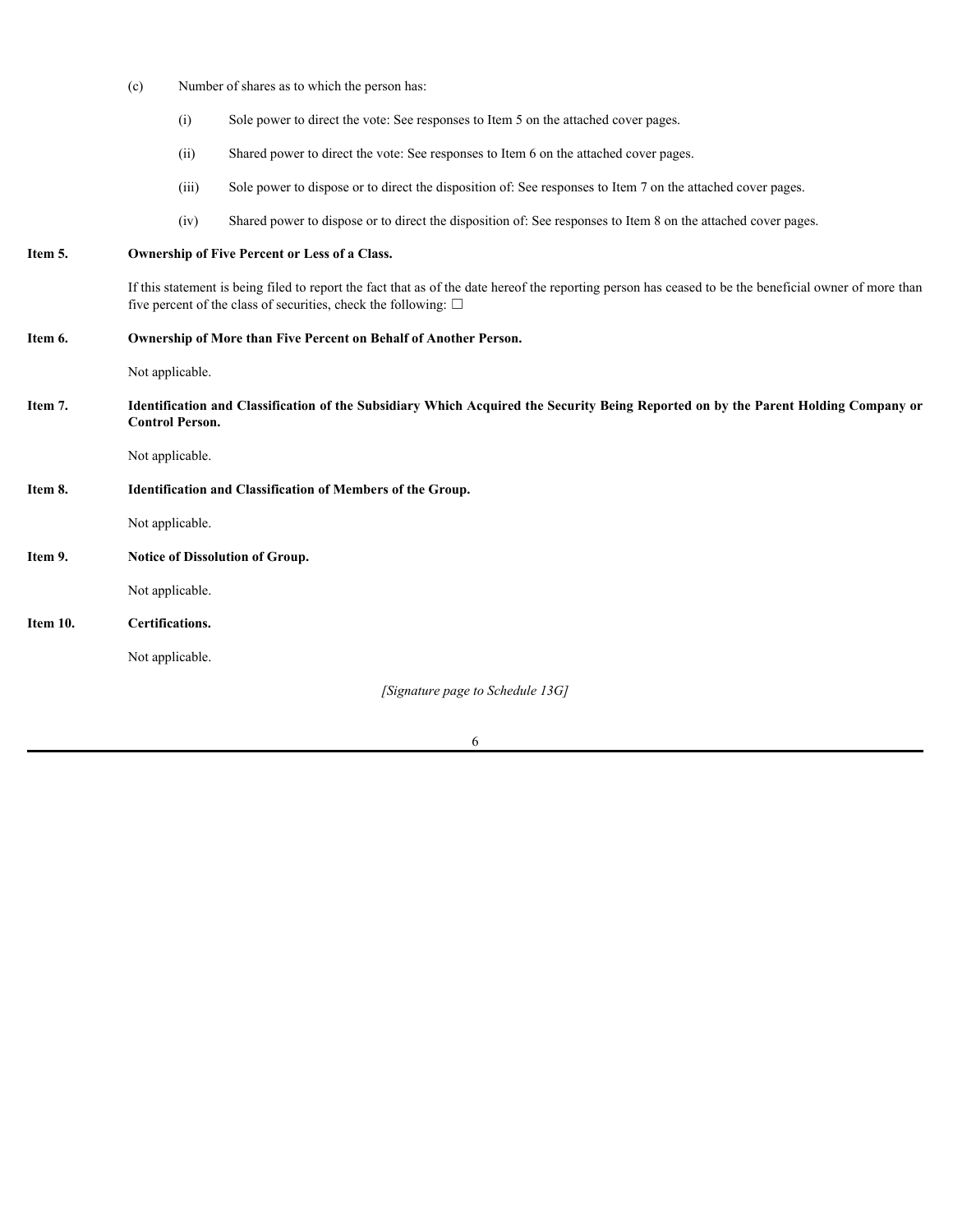## **SIGNATURE**

After reasonable inquiry and to the best of my knowledge and belief, I certify that the information set forth in this statement is true, complete and correct.

Dated: February 1, 2022

/s/ Gregory Tamkin

Name: Gregory Tamkin

# **DORSEY & WHITNEY TRUST COMPANY LLC**

/s/ Carl A. Schmidtman

Name: Carl A. Schmidtman Title: President

# **DVINEWAVE IRREVOCABLE TRUST DTD DECEMBER 12, 2012**

/s/ Carl A. Schmidtman

Name: Carl A. Schmidtman Title: President

*[Signature page to Schedule 13G]*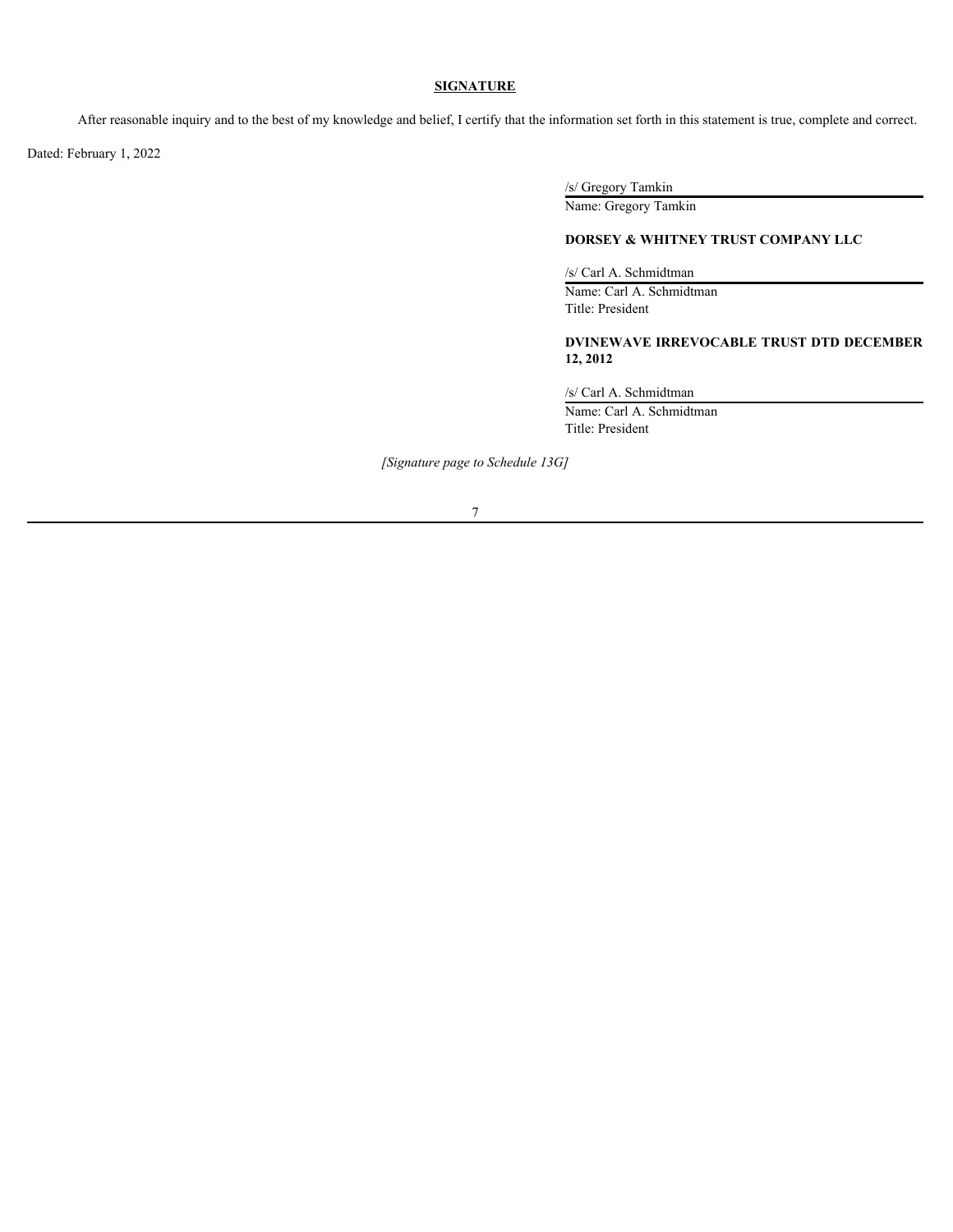# **INDEX TO EXHIBITS**